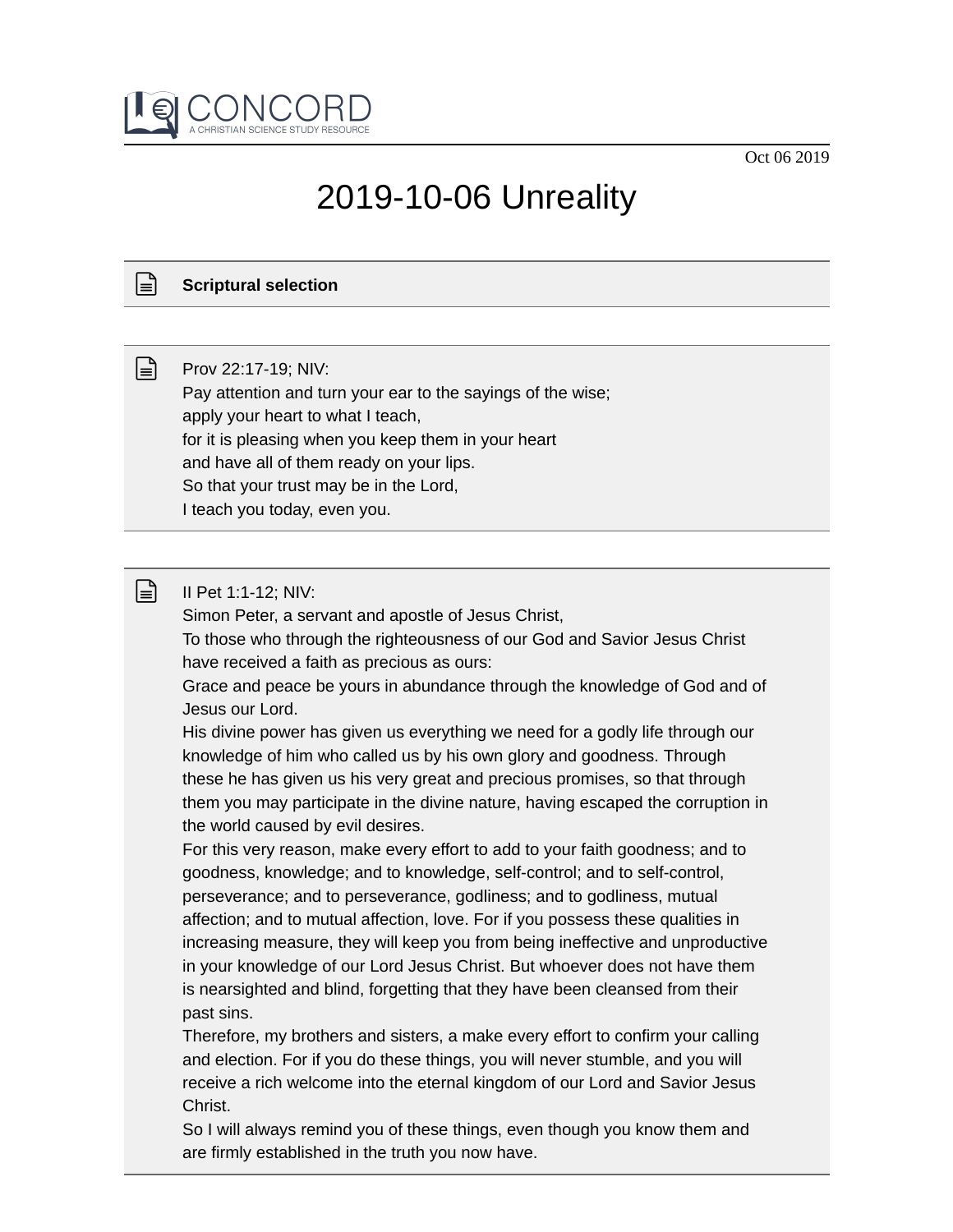Ps 119: 116, 117; NIV: Sustain me, my God, according to your promise, and I will live; do not let my hopes be dashed. Uphold me, and I will be delivered; I will always have regard for your decrees.

#### **Hymns**

#### **1. Hymn. 175**

Lo, He sent His Word and healed them, Still that Word of God is here. Still its tender healing message Speaks to every listening ear. Truth divine, that overcometh All the ills that seem to be, In our hearts Thy Word abiding, We may know Thee and be free.

Love divine, that faileth never, Still Thy presence and Thy power Mighty are to save and heal us, Guard and guide us every hour. Life divine, Thy Word proclaimeth All true being one with Thee. Sinless, fearless, whole, rejoicing, Now and through eternity.

#### **2. Hymn. 85**

God of Truth, eternal good, Lift our hearts to revelation, That Thou mayst be understood, Thou, the Rock of our salvation; All Thy love we have for loving, All Thy truth is ours for proving.

Open now our eyes to see, As the clouds of sense are riven, We behold reality, Know the glory of Thy heaven; So we seek Thy perfect healing Through the Truth of Thy revealing.



ि।